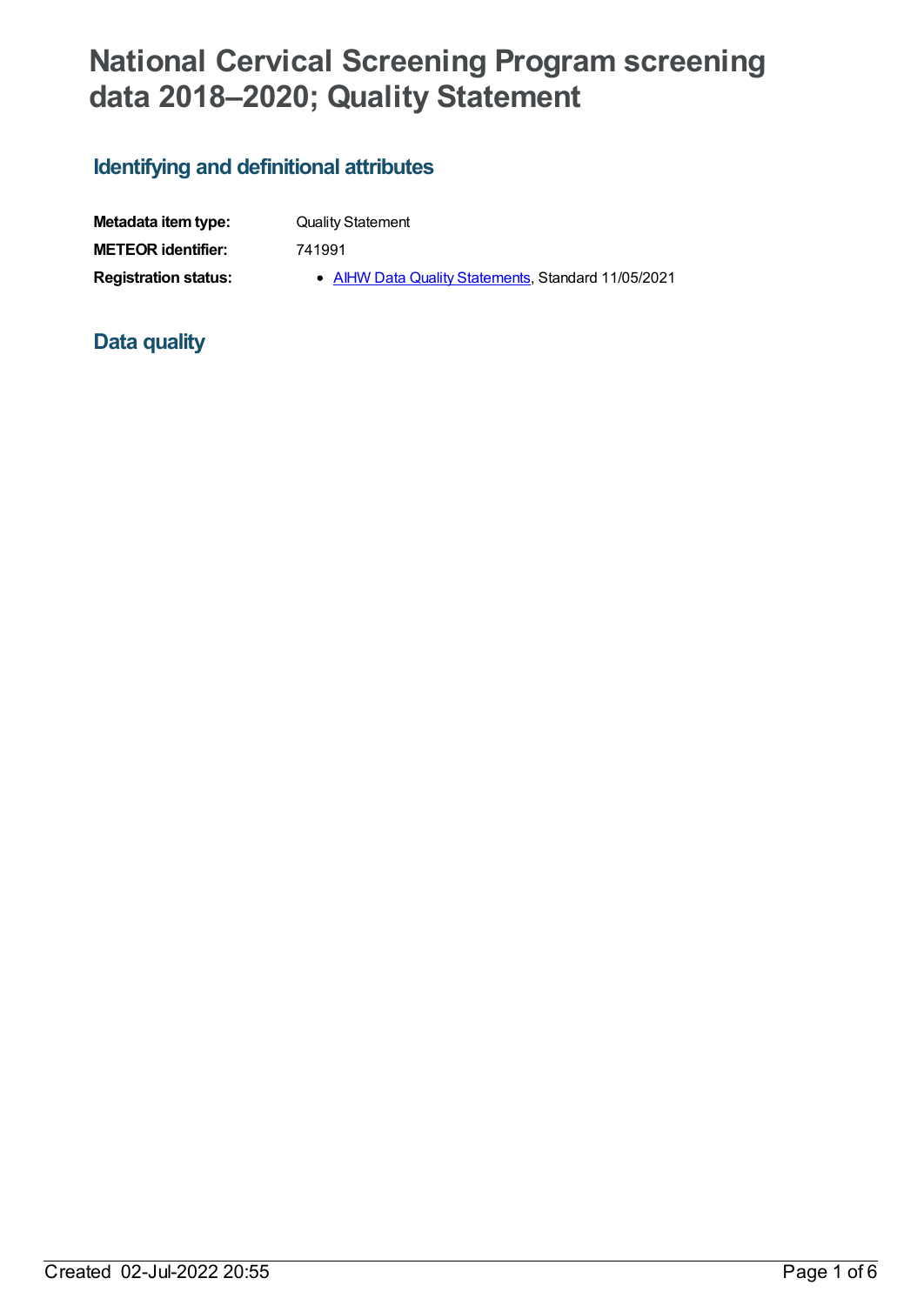#### **Summary of Key Issues**

- National Cervical Screening Program (NCSP) screening data are highly relevant for monitoring trends and outcomes from NCSP screening participation.
- NCSP data are now maintained in the National Cancer Screening Register (NCSR), which is operated by Telstra Health (TH) on behalf of the Australian Department of Health.
- These are data reported under the renewed NCSP that commenced on 1 December 2017. As a result of significant changes to the NCSP, it must be recognised that program data presented in this report are not comparable to data published in previous years. Further, due to insufficient time having elapsed to adequately measure all performance indicators, in addition to current limitations of data held in the NCSR, this report presents a snapshot that is transitional in nature and cannot be considered directly comparable to data that will be published for future reporting periods.

#### **Description**

The NCSP is a highly successful public health initiative in Australia, halving cervical cancer incidence and mortality since it was introduced in 1991. This has been achieved through organised, population-based cervical screening using 2-yearly Pap tests to detect precancerous changes to cervical cells, allowing treatment before any progression to cervical cancer, thereby preventing this disease. Cervical screening using Pap tests has been supported by high-quality cervical cytology through pathology laboratories, and by state and territory cervical cytology registers, that supported appropriate recommendations for clinical management, and provided a safety net to people who participated in cervical screening.

Improvements in technology, a greater understanding of the role of human papillomavirus (HPV) in the development of cervical cancer, and the introduction of an HPV vaccine that is now administered to girls and boys under the National Immunisation Program, led to a process by which the NCSP was reviewed and 'renewed', to ensure that the NCSP continued to provide Australians with safe and effective cervical screening. As a result of this process, on 1 December 2017, a 'renewed' NCSP was introduced.

The renewed NCSP includes a new screening pathway, and changes to the way that people are screened. Instead of people aged 20–69 having a Pap test every 2 years, people aged 25–74 will now have a CST every 5 years (the CST is an HPV test, followed by a cytology test if HPV is found). Another change is the collection of cervical screening data by the NCSR, which is now the sole source of national cervical screening data.

Data from the NCSR are available for download monthly.

Policies related to the new program are [available](http://cancerscreening.gov.au/internet/screening/publishing.nsf/Content/national-cervical-screening-program-policies) from the National Cervical **Screening Program site.** 

The new screening pathway can be found in the **National Cervical Screening** Program Quality [Framework.](http://cancerscreening.gov.au/internet/screening/publishing.nsf/Content/A96FA4D3791BDC88CA2582D50007559C/$File/NPS_NCSP_Quality_Framework_ACC.pdf)

The NCSP is monitored annually by the Australian Institute of Health and Welfare (AIHW). Results are compiled and reported at the national level by the AIHW in an annual NCSP monitoring report.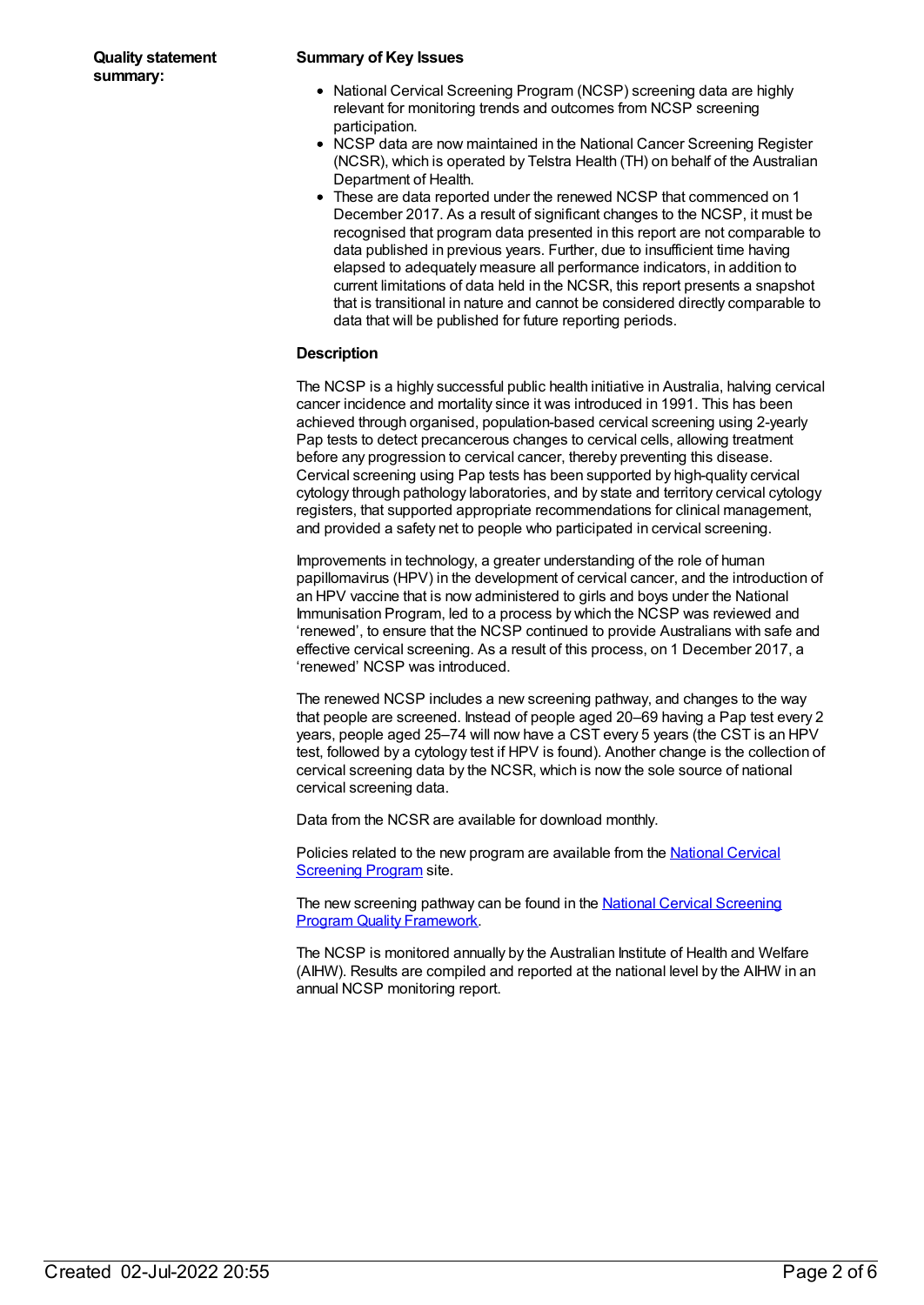| Institutional environment: | Australian Institute of Health and Welfare (AIHW) is a major national agency set up<br>by the Australian Government under the <b>Australian Institute of Health and Welfare</b><br>Act 1987 to provide reliable, regular and relevant information and statistics on<br>Australia's health and welfare. It is an independent Commonwealth entity<br>established in 1987, governed by a management <b>Board</b> , and accountable to the<br>Australian Parliament through the Health Portfolio. |
|----------------------------|-----------------------------------------------------------------------------------------------------------------------------------------------------------------------------------------------------------------------------------------------------------------------------------------------------------------------------------------------------------------------------------------------------------------------------------------------------------------------------------------------|
|                            | The AIHW aims to improve the health and wellbeing of Australians through better<br>health and welfare information and statistics. It collects and reports information on a<br>wide range of topics and issues, ranging from health and welfare expenditure,<br>hospitals, disease and injury, and mental health, to ageing, homelessness,<br>disability and child protection.                                                                                                                 |
|                            | The Institute also plays a role in developing and maintaining national metadata<br>standards. This work contributes to improving the quality and consistency of<br>national health and welfare statistics. The Institute works closely with governments<br>and non-government organisations to achieve greater adherence to these<br>standards in administrative data collections to promote national consistency and<br>comparability of data and reporting.                                 |
|                            | One of the main functions of the AIHW is to work with the states and territories to<br>improve the quality of administrative data and, where possible, to compile national<br>datasets based on data from each jurisdiction, to analyse these datasets and<br>disseminate information and statistics.                                                                                                                                                                                         |
|                            | The <b>Australian Institute of Health and Welfare Act 1987</b> , in conjunction with<br>compliance to the <b>Privacy Act 1988</b> , ensures that the data collections managed by<br>the AIHW are kept securely and under the strictest conditions with respect to<br>privacy and confidentiality.                                                                                                                                                                                             |
|                            | For further information see the AIHW website www.aihw.gov.au.                                                                                                                                                                                                                                                                                                                                                                                                                                 |
|                            | The AIHW has been receiving cervical screening data since 1996.                                                                                                                                                                                                                                                                                                                                                                                                                               |
|                            | TH provides a raw data extract of the NCSR data tables monthly that the AIHW can<br>download for analysis Data reported by the AIHW represent a 'snapshot' of the<br>NCSR database at the time of extraction, and may not include retrospective<br>updates made to data after the time of extraction.                                                                                                                                                                                         |
| <b>Timeliness:</b>         | NCSP data are available the following month, but many performance indicators<br>require follow-up to allow them to be calculated accurately. Further, there are delays<br>in the completeness of some data, which limits how soon the can be used. For<br>example, while screening test data are complete within around two months,<br>colposcopy and histology data have a six month lag before they are considered of<br>sufficient completeness to be used for analyses.                   |
|                            | The data discussed in this data quality statement relate to people who participated<br>in (or were invited to participate in) the NCSP in 2018, 2019 and 2020.                                                                                                                                                                                                                                                                                                                                |
| <b>Accessibility:</b>      | NCSP data are published annually in the NCSP monitoring report available on the<br>AIHW website where they can be downloaded without charge. Supplementary data<br>tables presenting data that are more detailed accompany each report and these<br>are also available on the <b>AIHW website</b> where they can be downloaded without<br>charge.                                                                                                                                             |
|                            | Users can request data not available online or in reports via the Screening Analysis<br>& Monitoring Unit of the AIHW on (02) 6244 1000 or via email to<br>screening@aihw.gov.au. Requests that take longer than half an hour to compile are<br>charged for on a cost-recovery basis.                                                                                                                                                                                                         |
|                            | General enquiries about AIHW publications can be made to the Strategic<br>Communications and Stakeholder Engagement Unit on (02) 6244 1000 or via<br>email to info@aihw.gov.au.                                                                                                                                                                                                                                                                                                               |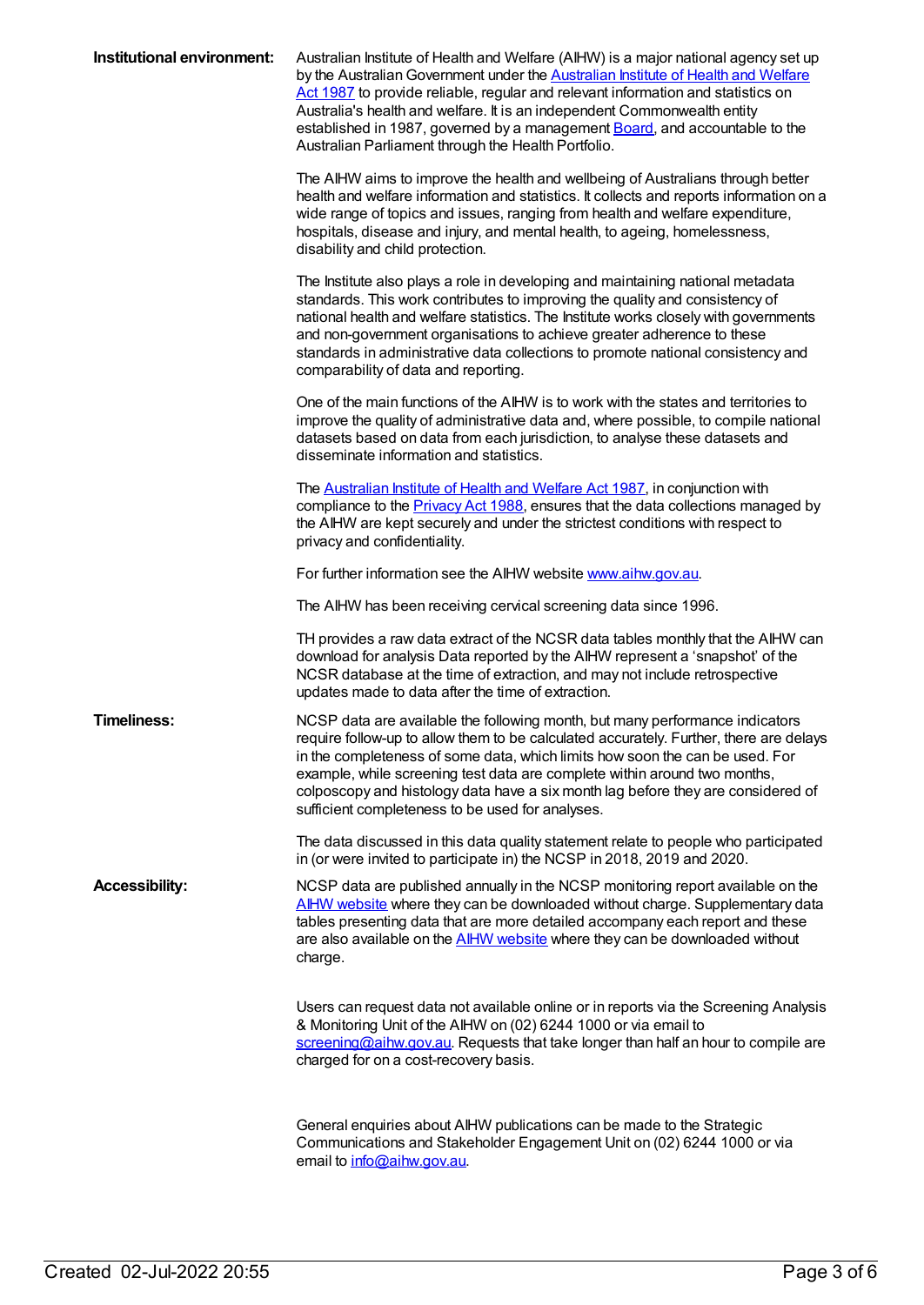**Interpretability:** Details of the 20 performance indicators developed for the renewed NCSP can be found in National Cervical Screening Program Data [Dictionary](https://www.aihw.gov.au/reports/cancer-screening/national-cervical-screening-program-data-dictionary-version-1-0/contents/table-of-contents) version 1.0.

> While the concept of participation is easy to interpret, the NCSP screening pathway, other concepts, and statistical calculations are more complex. All concepts are explained within the body of the report presenting these data, along with footnotes to provide further details and caveats. Additional detail on the data sources, classifications, and the statistical methods used can be found in the Appendixes of the report.

**Relevance:** NCSP data are highly relevant for monitoring trends in cervical screening participation, and for monitoring key measures along the NCSP screening pathway. The data are used for many purposes by policy-makers and researchers, but are supplied and analysed specifically to monitor and inform the NCSP. Any Cervical Screening Test performed in Australia, unless the woman has opted out of the NCSR, are included in these data. NCSR data also include data from the previous NCSP, as all historical data held in state and territory cervical screening registers were provided to TH for inclusion in historical data tables. Therefore, the NCSR has the potential to contain every cervical screening test performed in Australia from 1991 to the present.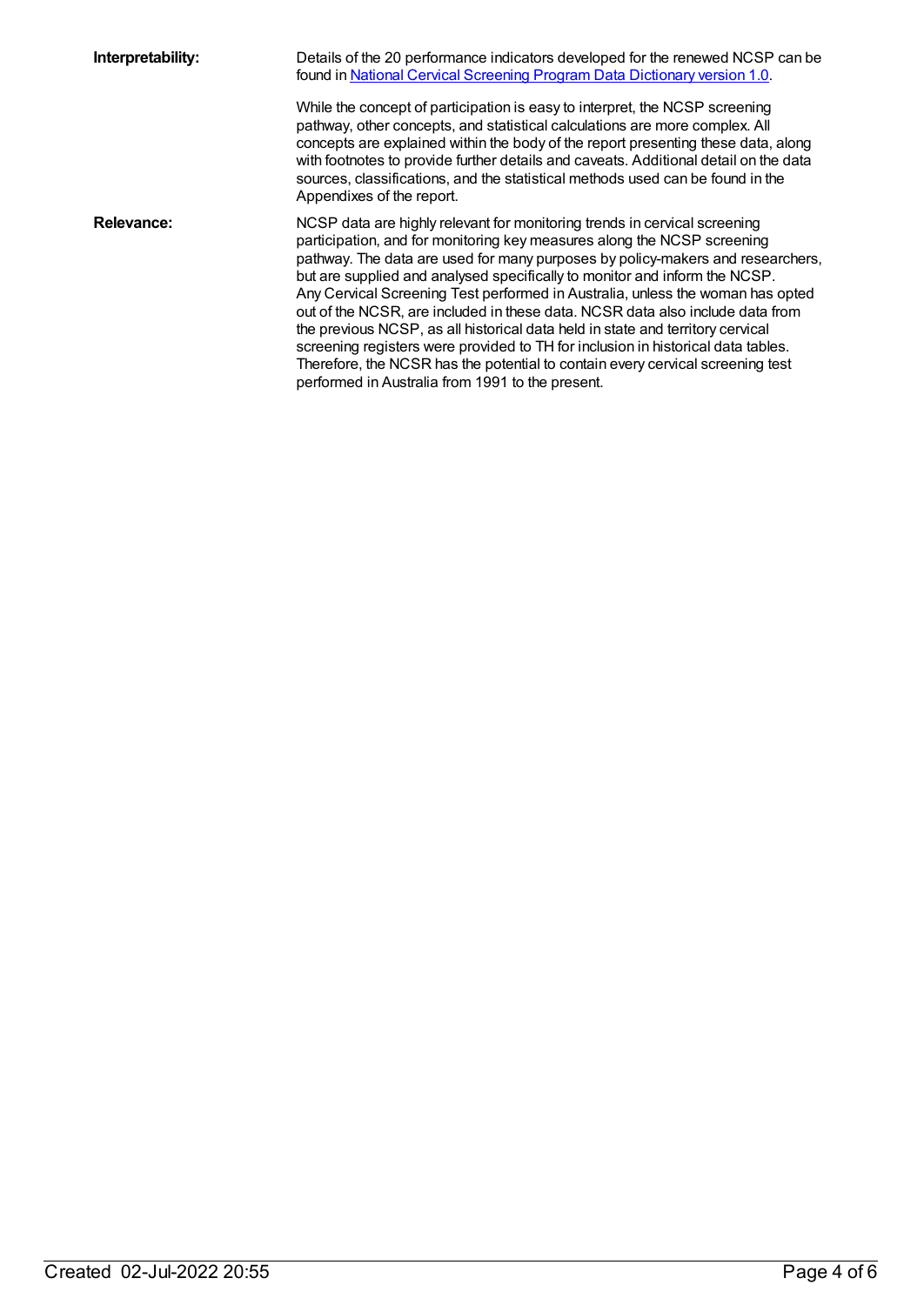**Accuracy:** The NCSR is the source of cervical screening data in Australia, following the migration and consolidation of state and territory cervical screening register data. This change may impact comparisons with previous NCSP reporting, particularly for women who screen in a different state or territory to which they reside.

> Screening data are considered to be of an acceptable level of completeness, although there remains an unknown number of screening tests that have not yet been ingested into the NCSR.

There are known issues with the completeness of colposcopy and histology data. These issues also relate to an unknown number of histology tests and colposcopy forms not yet provided to the NCSR by pathology laboratories or practitioners.

Transition issues include tests that have not been ingested into the NCSR, incomplete colposcopy and histology data, under-matching of women who have moved between jurisdictions, and an indeterminate effect on the reporting of performance indicators going forward.

It is possible that data for performance indicators that have been reported will change in future as transition issues are resolved, since these may affect results if, for example, there are a high number of un-ingested screening tests added, which would change participation and screening data reported.

It is not possible to anticipate if and how these data may change, as at this time it is not possible to know the impact of NCSR transition data issues on the screening data that have been reported.

In addition, further work will need to occur over the coming years to improve Indigenous identification on the NCSR and explore additional methodology to enable participation of Indigenous women to be estimated using NCSR data.

Socioeconomic status Index of Relative Socio-economic Disadvantage (IRSD) rankings are calculated by Postal Area (POA) using a population-based method at the Australia-wide level. These ranked socioeconomic status POAs are then allocated to their relevant jurisdiction, meaning quintiles should contain similar socioeconomic groups across jurisdictions.

Socioeconomic status IRSD rankings are only measured at the time of the Australian Census of Population and Housing and are not available for approximately 18 months from the Census date. Consequently, socioeconomic status for a geographical area may be up to 6 years old and not an accurate representation of the status of residents at the time the data are analysed. In addition, IRSD is a measure of the average disadvantage of households in an area and the level of disadvantage of an individual household may vary significantly from the average.

An Australian Bureau of Statistics POA to remoteness correspondence and a POA to socioeconomic status correspondence are used to allocate persons screened to remoteness and socioeconomic status areas based on their postcode of residence. The remoteness (and socioeconomic status) to POA correspondences are based on postal areas, boundaries and classifications as at the year of the last Australian census, which may have been up to 5 years earlier, and boundaries, socioeconomic status and remoteness regions may have changed over time, creating inaccuracies. New postal areas defined since the last Census will not have valid remoteness or socioeconomic status correspondence data available as they will not exist in earlier correspondences.

Correspondences that convert POAs to PHN and Statistical Area geographies are also used. This may lead to come minor inaccuracies in results, as some postcodes cross PHN and Statistical Area geographies. This error tends to be largest in areas where the boundaries of the two geographies do not align, or when mapping from larger to smaller areas. Correspondences rated with a 'Poor' quality as [determined](https://www.abs.gov.au/ausstats/abs@.nsf/Latestproducts/1216.0.55.004Main%20Features72012?opendocument&tabname=Summary&prodno=1216.0.55.004&issue=2012&num=&view=) by the Australian Bureau of Statistics are excluded from reporting. Records that cannot be converted by the correspondences are classified in an 'unknown' category.